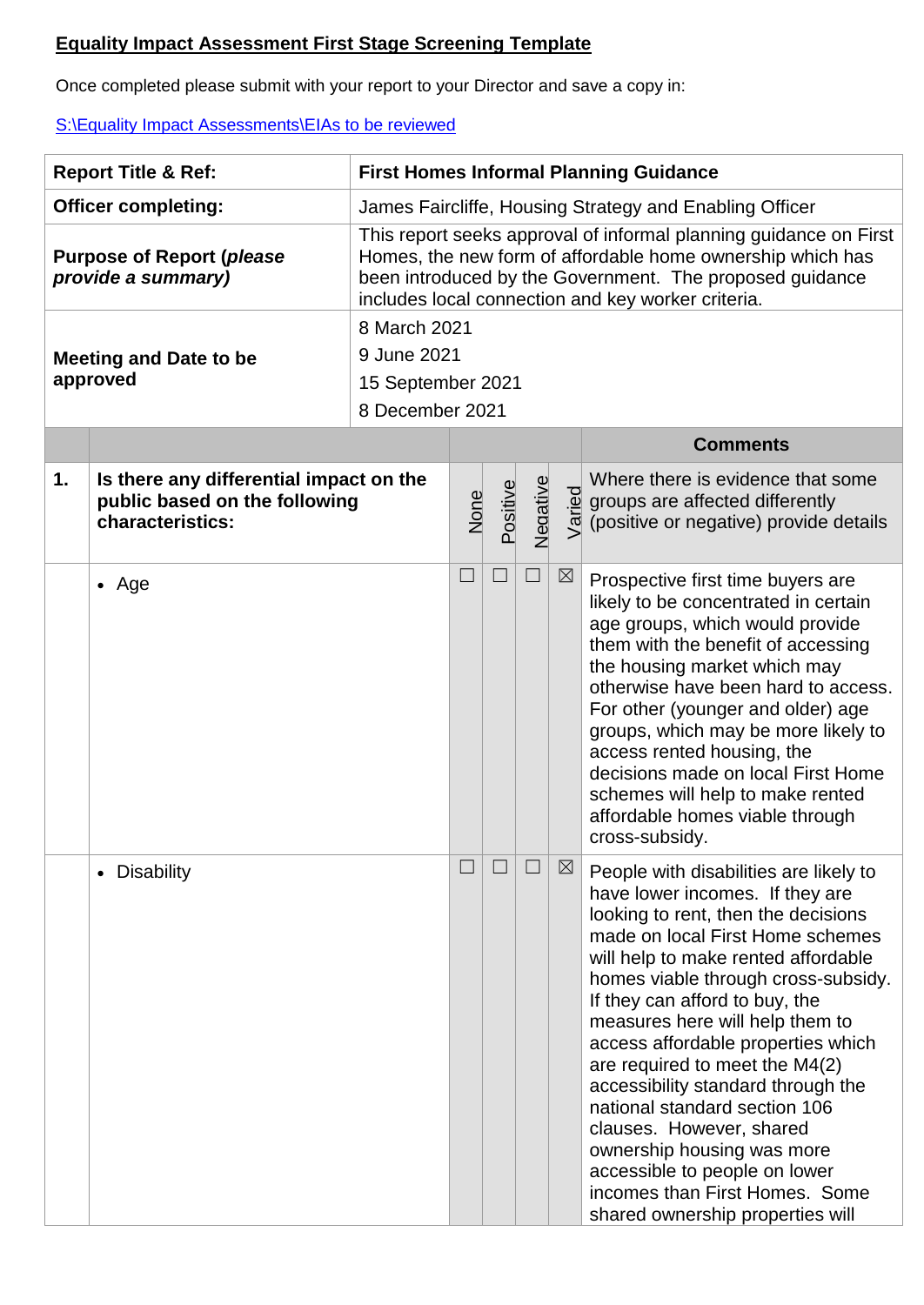| <b>Report Title &amp; Ref:</b>                         |                                | <b>First Homes Informal Planning Guidance</b>                                                                                                                                                                                                     |                   |        |        |             |                                                                                                                                                                                                                                                                                                                                                                                                                                                                                                                                                                                              |  |  |  |  |
|--------------------------------------------------------|--------------------------------|---------------------------------------------------------------------------------------------------------------------------------------------------------------------------------------------------------------------------------------------------|-------------------|--------|--------|-------------|----------------------------------------------------------------------------------------------------------------------------------------------------------------------------------------------------------------------------------------------------------------------------------------------------------------------------------------------------------------------------------------------------------------------------------------------------------------------------------------------------------------------------------------------------------------------------------------------|--|--|--|--|
| <b>Officer completing:</b>                             |                                | James Faircliffe, Housing Strategy and Enabling Officer                                                                                                                                                                                           |                   |        |        |             |                                                                                                                                                                                                                                                                                                                                                                                                                                                                                                                                                                                              |  |  |  |  |
| <b>Purpose of Report (please</b><br>provide a summary) |                                | This report seeks approval of informal planning guidance on First<br>Homes, the new form of affordable home ownership which has<br>been introduced by the Government. The proposed guidance<br>includes local connection and key worker criteria. |                   |        |        |             |                                                                                                                                                                                                                                                                                                                                                                                                                                                                                                                                                                                              |  |  |  |  |
|                                                        |                                | 8 March 2021                                                                                                                                                                                                                                      |                   |        |        |             |                                                                                                                                                                                                                                                                                                                                                                                                                                                                                                                                                                                              |  |  |  |  |
|                                                        | <b>Meeting and Date to be</b>  | 9 June 2021                                                                                                                                                                                                                                       |                   |        |        |             |                                                                                                                                                                                                                                                                                                                                                                                                                                                                                                                                                                                              |  |  |  |  |
|                                                        | approved                       |                                                                                                                                                                                                                                                   | 15 September 2021 |        |        |             |                                                                                                                                                                                                                                                                                                                                                                                                                                                                                                                                                                                              |  |  |  |  |
|                                                        |                                | 8 December 2021                                                                                                                                                                                                                                   |                   |        |        |             |                                                                                                                                                                                                                                                                                                                                                                                                                                                                                                                                                                                              |  |  |  |  |
|                                                        |                                |                                                                                                                                                                                                                                                   |                   |        |        |             | <b>Comments</b>                                                                                                                                                                                                                                                                                                                                                                                                                                                                                                                                                                              |  |  |  |  |
|                                                        |                                |                                                                                                                                                                                                                                                   |                   |        |        |             | continue to be provided, particularly<br>in Oakham and Barleythorpe where<br>First Homes are not a requirement<br>due to the status of the<br>Neighbourhood Plan.                                                                                                                                                                                                                                                                                                                                                                                                                            |  |  |  |  |
|                                                        | • Gender reassignment          |                                                                                                                                                                                                                                                   | $\boxtimes$       |        |        | $\Box$      | There is no known differential impact<br>for this group.                                                                                                                                                                                                                                                                                                                                                                                                                                                                                                                                     |  |  |  |  |
|                                                        | Marriage and civil partnership |                                                                                                                                                                                                                                                   | $\boxtimes$       |        |        | $\Box$      | There is no known differential impact<br>for this group, except that if both<br>partners are working they may be<br>more able to afford the First Homes<br>than a single person.                                                                                                                                                                                                                                                                                                                                                                                                             |  |  |  |  |
|                                                        | • Pregnancy and maternity      |                                                                                                                                                                                                                                                   | $\Box$            | $\Box$ | $\Box$ | $\boxtimes$ | Any impact on gross income and<br>disposable income may affect the<br>ability to afford open market or First<br>Homes. However, the family<br>housing through First Homes and<br>the continued viability of rented<br>affordable housing will provide new<br>opportunities for some. Shared<br>ownership housing is more<br>accessible to people on low incomes<br>than First Homes. Some shared<br>ownership housing will continue to<br>be provided, particularly in Oakham<br>and Barleythorpe where First Homes<br>are not a requirement due to the<br>status of the Neighbourhood Plan. |  |  |  |  |
|                                                        | • Race                         |                                                                                                                                                                                                                                                   | $\boxtimes$       |        | $\Box$ | $\Box$      | There is no known differential impact<br>due to race.                                                                                                                                                                                                                                                                                                                                                                                                                                                                                                                                        |  |  |  |  |
|                                                        | • Religion or belief           |                                                                                                                                                                                                                                                   | $\boxtimes$       |        | $\Box$ | $\Box$      | There is no known differential impact<br>on this group. The wording of the<br>documentation allows for Islamic<br>home purchase plans.                                                                                                                                                                                                                                                                                                                                                                                                                                                       |  |  |  |  |
|                                                        | • Sex                          |                                                                                                                                                                                                                                                   | $\Box$            | $\Box$ | $\Box$ | ⊠           | The policy treats men and women<br>the same way. Statistically, women<br>on average have lower incomes than                                                                                                                                                                                                                                                                                                                                                                                                                                                                                  |  |  |  |  |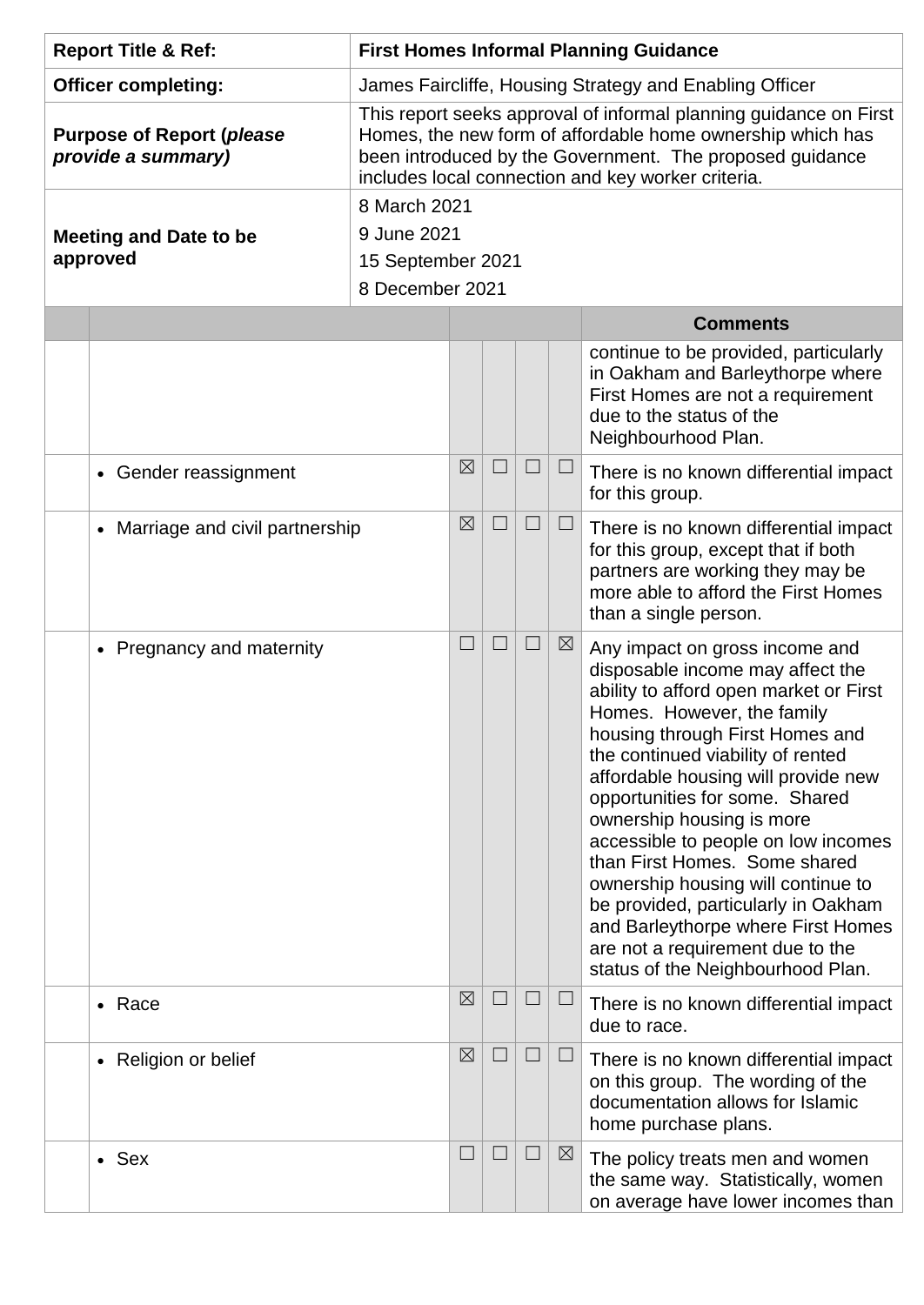| <b>Report Title &amp; Ref:</b>                         |                                                                       | <b>First Homes Informal Planning Guidance</b>                                                                                                                                                                                                     |                 |             |  |        |                                                                                                                                                                                                                                                                                                                                                                                                                                                                                                                                                                                                                                                |  |  |  |
|--------------------------------------------------------|-----------------------------------------------------------------------|---------------------------------------------------------------------------------------------------------------------------------------------------------------------------------------------------------------------------------------------------|-----------------|-------------|--|--------|------------------------------------------------------------------------------------------------------------------------------------------------------------------------------------------------------------------------------------------------------------------------------------------------------------------------------------------------------------------------------------------------------------------------------------------------------------------------------------------------------------------------------------------------------------------------------------------------------------------------------------------------|--|--|--|
| <b>Officer completing:</b>                             |                                                                       | James Faircliffe, Housing Strategy and Enabling Officer                                                                                                                                                                                           |                 |             |  |        |                                                                                                                                                                                                                                                                                                                                                                                                                                                                                                                                                                                                                                                |  |  |  |
| <b>Purpose of Report (please</b><br>provide a summary) |                                                                       | This report seeks approval of informal planning guidance on First<br>Homes, the new form of affordable home ownership which has<br>been introduced by the Government. The proposed guidance<br>includes local connection and key worker criteria. |                 |             |  |        |                                                                                                                                                                                                                                                                                                                                                                                                                                                                                                                                                                                                                                                |  |  |  |
|                                                        |                                                                       | 8 March 2021                                                                                                                                                                                                                                      |                 |             |  |        |                                                                                                                                                                                                                                                                                                                                                                                                                                                                                                                                                                                                                                                |  |  |  |
|                                                        | <b>Meeting and Date to be</b>                                         | 9 June 2021                                                                                                                                                                                                                                       |                 |             |  |        |                                                                                                                                                                                                                                                                                                                                                                                                                                                                                                                                                                                                                                                |  |  |  |
| approved                                               |                                                                       | 15 September 2021                                                                                                                                                                                                                                 |                 |             |  |        |                                                                                                                                                                                                                                                                                                                                                                                                                                                                                                                                                                                                                                                |  |  |  |
|                                                        |                                                                       |                                                                                                                                                                                                                                                   | 8 December 2021 |             |  |        |                                                                                                                                                                                                                                                                                                                                                                                                                                                                                                                                                                                                                                                |  |  |  |
|                                                        |                                                                       |                                                                                                                                                                                                                                                   |                 |             |  |        | <b>Comments</b>                                                                                                                                                                                                                                                                                                                                                                                                                                                                                                                                                                                                                                |  |  |  |
|                                                        |                                                                       |                                                                                                                                                                                                                                                   |                 |             |  |        | men and are more likely to be lone<br>parents and may benefit more from<br>affordable housing depending on<br>their circumstances. However,<br>shared ownership housing was more<br>accessible to people on lower<br>incomes than First Homes and was<br>sometimes available to people who<br>had owned properties previously.<br>Some shared ownership properties<br>will continue to be provided,<br>particularly in Oakham and<br>Barleythorpe where First Homes are<br>not a requirement due to the status<br>of the Neighbourhood Plan. The<br>decisions made on First Homes<br>locally will help the cross-subsidy of<br>rented housing. |  |  |  |
|                                                        | • Sexual orientation                                                  |                                                                                                                                                                                                                                                   | $\boxtimes$     |             |  |        | There is no known differential impact<br>on this group.                                                                                                                                                                                                                                                                                                                                                                                                                                                                                                                                                                                        |  |  |  |
|                                                        | Serving Armed Forces personnel<br>$\bullet$<br>(including Reservists) |                                                                                                                                                                                                                                                   | $\Box$          | $\boxtimes$ |  | ⊔      | Exemptions are made to the local<br>connection requirement and<br>significant discounts are made for<br>home purchase. First Homes can<br>also be let out when the member<br>concerned is posted away. The<br>decisions made over First Homes<br>will assist with the cross-subsidy of<br>rented affordable homes.                                                                                                                                                                                                                                                                                                                             |  |  |  |
|                                                        | • Armed Forces Veterans                                               |                                                                                                                                                                                                                                                   | ⊔               | $\boxtimes$ |  | $\Box$ | Exemptions are made to the local<br>connection requirement for 5 years<br>after leaving the Armed Forces and<br>significant discounts are made for<br>home purchase. The decisions<br>made over First Homes will assist<br>with the cross-subsidy of rented<br>affordable homes.                                                                                                                                                                                                                                                                                                                                                               |  |  |  |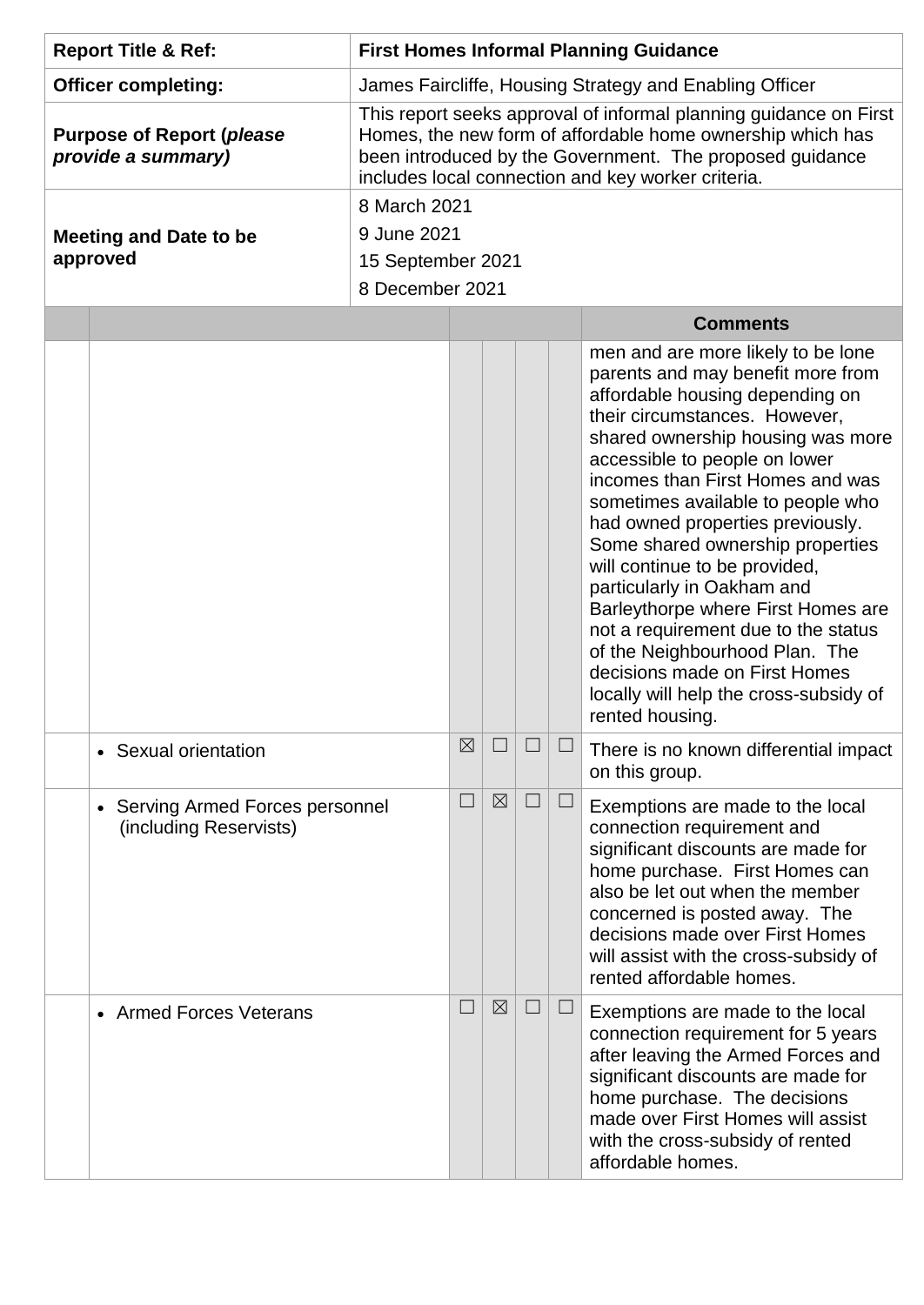| <b>Report Title &amp; Ref:</b>                         |                                                                                                                   | <b>First Homes Informal Planning Guidance</b>                                                                                                                                                                                                     |   |   |  |             |                                                                                                                                                                                                                                                                                                                                                                                                                                                                                                                                  |  |  |
|--------------------------------------------------------|-------------------------------------------------------------------------------------------------------------------|---------------------------------------------------------------------------------------------------------------------------------------------------------------------------------------------------------------------------------------------------|---|---|--|-------------|----------------------------------------------------------------------------------------------------------------------------------------------------------------------------------------------------------------------------------------------------------------------------------------------------------------------------------------------------------------------------------------------------------------------------------------------------------------------------------------------------------------------------------|--|--|
| <b>Officer completing:</b>                             |                                                                                                                   | James Faircliffe, Housing Strategy and Enabling Officer                                                                                                                                                                                           |   |   |  |             |                                                                                                                                                                                                                                                                                                                                                                                                                                                                                                                                  |  |  |
| <b>Purpose of Report (please</b><br>provide a summary) |                                                                                                                   | This report seeks approval of informal planning guidance on First<br>Homes, the new form of affordable home ownership which has<br>been introduced by the Government. The proposed guidance<br>includes local connection and key worker criteria. |   |   |  |             |                                                                                                                                                                                                                                                                                                                                                                                                                                                                                                                                  |  |  |
| <b>Meeting and Date to be</b><br>approved              |                                                                                                                   | 8 March 2021<br>9 June 2021<br>15 September 2021<br>8 December 2021                                                                                                                                                                               |   |   |  |             |                                                                                                                                                                                                                                                                                                                                                                                                                                                                                                                                  |  |  |
|                                                        |                                                                                                                   |                                                                                                                                                                                                                                                   |   |   |  |             | <b>Comments</b>                                                                                                                                                                                                                                                                                                                                                                                                                                                                                                                  |  |  |
|                                                        | Immediate family members and<br>dependents of Armed Forces<br>personnel                                           |                                                                                                                                                                                                                                                   |   |   |  | $\boxtimes$ | In line with the national model<br>section 106 clauses, separated or<br>divorced spouses or civil partners of<br>serving members are exempt from<br>local connection requirements. This<br>also applies to a spouse or civil<br>partner of a deceased member or<br>former member whose death was<br>caused wholly or partly by their<br>service. Provision is not made for<br>other family members.                                                                                                                              |  |  |
| 2.                                                     | If you have identified potential<br>discrimination, are any exceptions<br>valid, legal and/or justifiable?        |                                                                                                                                                                                                                                                   |   | Y |  |             | The Council's approach is generally<br>a justified approach to address a<br>national change of policy, as<br>explained above. After a year or so<br>of operation, it should be possible to<br>review the criteria set and their<br>impact on the market and potential<br>buyers. Whilst the draft policy<br>regarding family members of Armed<br><b>Forces Personnel and Veterans</b><br>might be lawful, it is not in<br>accordance with the Council's<br>broader policy on the Armed Forces<br>Cabinet and can be re-examined. |  |  |
| 3.                                                     | Is the overall impact of the                                                                                      | policy/guidance likely to be negative?                                                                                                                                                                                                            |   | N |  |             | The Council's approach is generally<br>a justified approach to address a<br>national change of policy                                                                                                                                                                                                                                                                                                                                                                                                                            |  |  |
| 4.                                                     | Are there alternatives that achieve the<br>policy/guidance objectives which<br>would reduce/eliminate the impact? |                                                                                                                                                                                                                                                   | Y |   |  |             | It is important to note that the<br>income criterion of £70,000 for the<br>joint purchasers is a maximum and<br>not a minimum. The impact of this<br>will be monitored. A wider<br>exemption from the local connection<br>for immediate family members of<br>Armed Forces Personnel and<br>Veterans should be included in the<br>Cabinet report.                                                                                                                                                                                 |  |  |